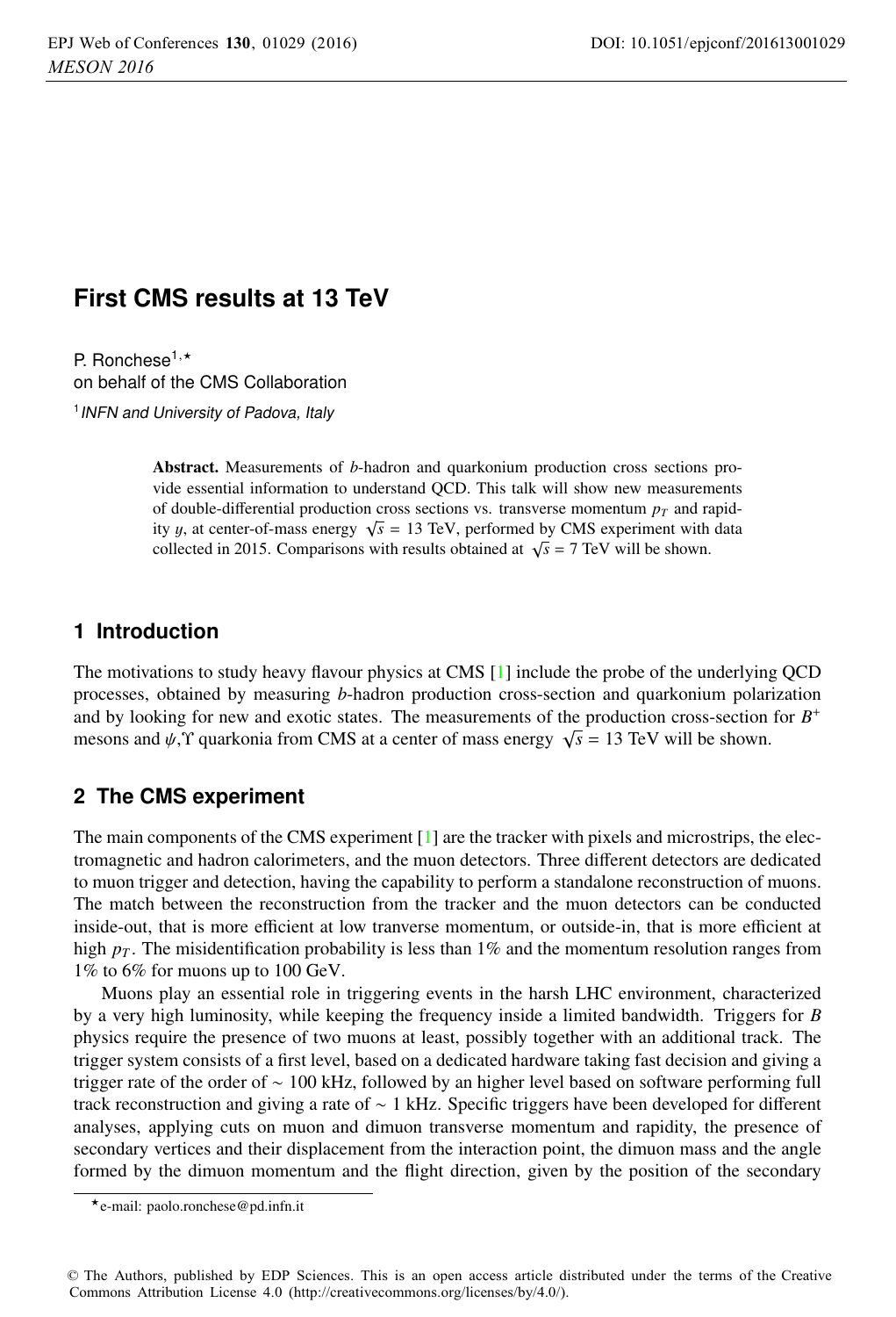vertex relative to the collision point. In the first year of run at  $\sqrt{s}$  = 13 TeV LHC delivered an integrated luminosity  $\mathcal{L} \sim 4$  fb<sup>-1</sup>, and CMS recorded data corresponding to  $\mathcal{L} \approx 3.6$  fb<sup>-1</sup>. For muonbased analyses an integrated luminosity  $\mathcal{L} \approx 2.7$  fb<sup>-1</sup> was collected.

#### **3 Double** Υ **production**

In the high parton densities in the proton-proton collisions produced by LHC, quarkonium pairs can be produced in single parton scattering (SPS) or double parton scattering (DPS) processes. SPS is assumed to dominate and produces pairs of strongly correlated mesons with small rapidity difference, SPS leads to the production of multiple heavy flavour quarks and meson pairs with large rapidity difference [2, 3]. The quarkonium production mechanism involves the production of color-singlet states, that is dominant at low transverse momentum, and color-octet states that become more important at higher  $p_T$  [4, 5]. Another source of quarkonium pairs is the decay of tetra-quarks [6].

The selection of double-Υ events at CMS [7] required the reconstruction of muons with hits in the strip tracker and pixel detector and the match of the extrapolated track with at least one segment reconstructed in the muon chambers. Cuts on muon (dimuon)  $p_T$  and  $\eta$  (y) were then applied to select a region with an uniform acceptance:  $p_{T,\mu} > 3.5$  GeV,  $|\eta_{\mu}| < 2.4$ ,  $p_{T,\Upsilon} < 50$  GeV,  $|y_{\Upsilon}| < 2.0$ . Events with multiple  $\Upsilon$  were discarded and the production of non prompt pairs was neglected.

In the invariant mass distribution the yield of two  $\Upsilon(1S)$  or a  $\Upsilon(1S)$  and a  $\Upsilon(2S)$  were estimated, while no visible signal appeared for  $\Upsilon(3S)$ . A two-dimensional fit was performed over the mass distribution, with five components corresponding to  $\Upsilon(1S)\Upsilon(1S)$ ,  $\Upsilon(1S)\Upsilon(2S)$  pairs, one  $\Upsilon(1S)$  or Υ(2S) and one dimuon from combinatorial background and two combinatorial dimuons. The signal was described with a Crystal-Ball function and background with a Chebyshev polynomial; the fit result is shown in Fig. 1.



Figure 1. Projections of the 2D fit: invariant mass of higher mass muon pairs,  $M_{\mu\mu}^{(1)}$  (left) and lower mass muon pairs,  $M_{\mu\mu}^{(2)}$  (right). The lower pads show the difference between the total fit curve and data, with red lines corresponding to a difference of  $\pm 2$  standard deviations.

The cross section was extracted from the signal yield multiplying the number of fitted signal events  $n_{sig}$  for a correction factor  $\bar{\omega}$ , accounting for acceptance and efficiency, and dividing by the squared branching ratio of the Υ and the integrated luminosity:

$$
\sigma_T = \frac{n_{\text{sig}} \cdot \bar{\omega}}{\mathcal{B}(\Upsilon(1S) \to \mu^+ \mu^-)^2 \cdot \mathcal{L}}.
$$

Acceptance and efficiency were computed event-by-event on a simulated sample assuming isotropic decays.

The total measured cross-section was [7]

$$
\sigma_T = (68.8 \pm 12.7 \text{(stat)} \pm 7.4 \text{(syst)} \pm 2.8 \text{(BR)}) \text{ pb},
$$

where the last systematic uncertainty comes from the  $\Upsilon \to \mu^+\mu^-$  branching ratio. Other systematic uncertainties were estimated by changing the functions used to describe signal and background, the estimation of acceptance and efficiency and the integrated luminosity. Υ polarization affects significantly the acceptance, that was estimated assuming unpolarized production: that was compared with the hypotheses of full longitudinal or transverse polarization showing a variation of -38% and +36%.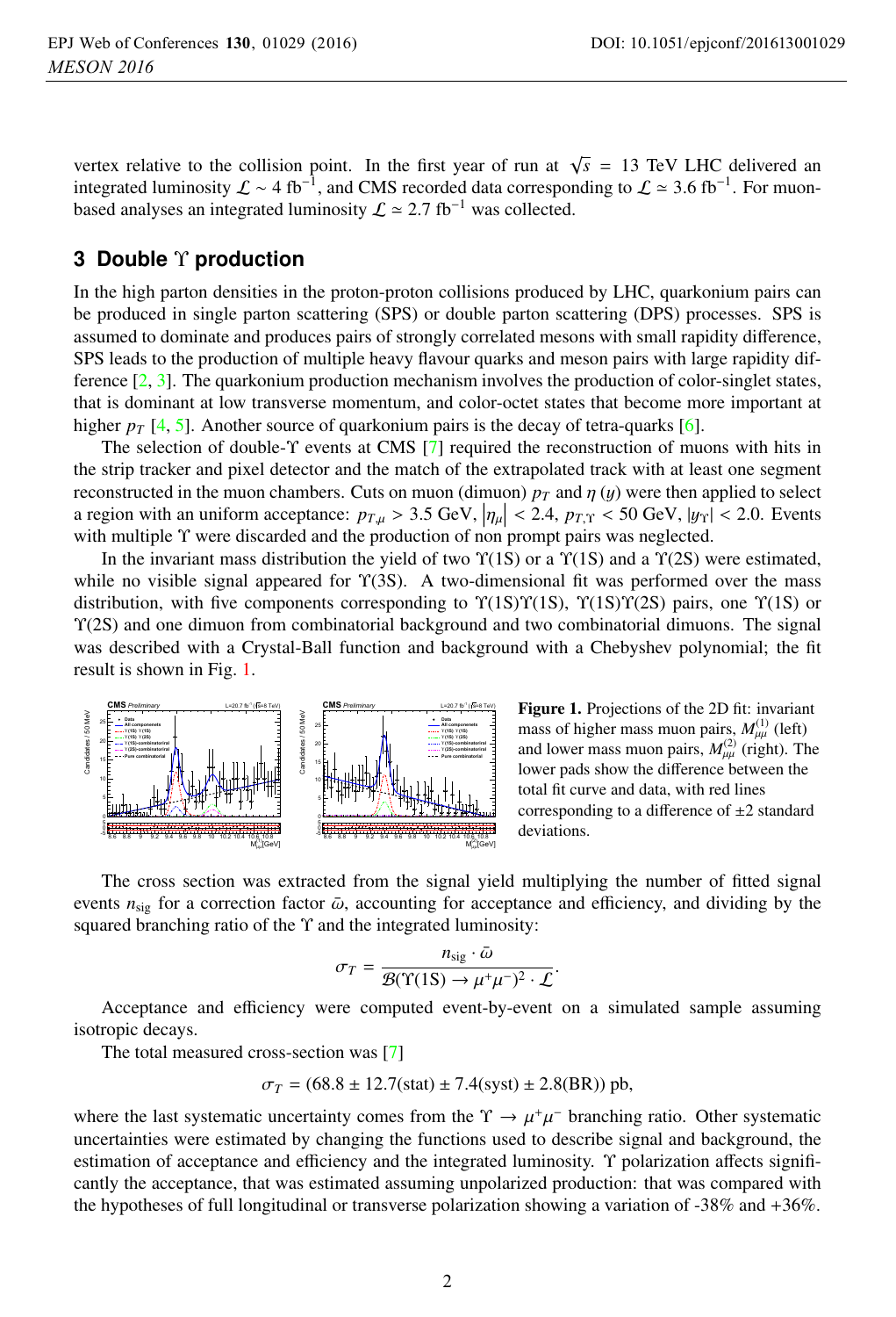#### **4** *B*<sup>+</sup> **production**

The measurement and study of beauty hadron production cross-section at high energies provide new important tests of theoretical calculations  $[8, 9]$ . The  $B^+$  production cross-section was measured at the CMS experiment looking at the decay  $B^+ \to J/\psi K^+$ , followed by the decay  $J/\psi \to \mu^+\mu^-$  [10]; charge conjugation states are implied here and in the following. The differential cross-section versus transverse momentum or rapidity was measured in a rapidity range  $|y_B| < 2.4$  and transverse momentum range 10 GeV  $\lt p_{T,B} \lt 100$  GeV, using a subsample of data collected in 2015 corresponding to an integrated luminosity  $\mathcal{L} = 50.8 \text{ pb}^{-1}$ . The differential cross-section was extracted from the signal yield in each bin dividing by the branching ratios  $B$ , acceptance  $A$ , efficiency  $\epsilon$ , integrated luminosity and the bin width  $\Delta z$ , with  $z = p_{T,B}$ ,  $y_B$ . An additional factor 2 was included to account for *B* charge symmetry, while the cross-section for the production of  $B^+$  only was quoted:

$$
\frac{d\sigma(pp \to B^+X)}{dz} = \frac{n_{\text{sig}}(z)}{2 \cdot \mathcal{B} \cdot A \cdot \epsilon(z) \cdot \mathcal{L} \cdot \Delta z}.
$$

Events were selected applying the requirements on muon quality as described in Sect. 3 ; candidate  $J/\psi$  mesons were reconstructed combining pairs of oppositely-charged muons having an invariant mass within  $\pm 150$  MeV of the nominal *J*/ $\psi$  mass,  $p_{T,J/\psi} > 8$  GeV and a  $\chi^2$  probability of the vertexfit larger than 10%. Candidate  $B^+$  mesons were reconstructed combining a  $J/\psi$  candidate with a charged track with  $p_T > 1$  GeV; the track was assumed to be a kaon and the track fit was required to give  $\chi^2/n_{\text{d.o.f.}} < 5$ . A kinematic fit was performed, constraining the dimuon mass to the nominal  $J/\psi$  mass; the three-track combination was required to be compatible with having a common vertex with a vertex-fit  $\chi^2$  probability larger than 10% and a reconstructed invariant mass  $M_{J/\psi K}$  in the range 5 ÷ 6 GeV. The transverse decay distance divided by its uncertainty was required to exceed 3.5 and the cosine of the angle between  $B^+$  candidate momentum and the vector formed by the interaction point and the  $\mu\mu K$  vertex in the transverse plane had to be greater than 0.99.

The  $B^+$  invariant mass distribution was built in bins of transverse momentum and an unbinned maximum likelihood fit was performed; the signal was described with the sum of two gaussians and the background with an exponential plus an error function to describe the contribution of misreconstructed decays of  $B^+$  with additional particles in the final state. The invariant mass distribution for the inclusive sample in the total acceptance region is shown in Fig. 2.



**Figure 2.** Invariant mass distribution of the full  $B^{\pm} \rightarrow J/\psi K^{\pm}$  candidates sample: the solid curve shows the result of the fit, the shaded area represents the signal component, the dashed and dash-dotted curves represent the combinatorial and mis-reconstructed  $B^{\pm} \rightarrow J/\psi K^{\pm} X$  background components, respectively.

The acceptance and efficiency were estimated with a sample of simulated events; trigger and muon reconstruction efficiency was estimated also in data selecting an inclusive  $J/\psi$  sample and applying a tag-and-probe method: the difference with the one obtained from the simulation was included in the systematic uncertainties.

To estimate other systematic uncertainties the mass modeling functions were changed; the rare decay  $B^+ \to J/\psi \pi^+$  was included in the fit; the uncertainty coming from bin to bin migration of events, due to finite resolution, was estimated by examining the generator information in the simulated samples. Uncertainties associated to the  $p_{T,B}$  and  $y_B$  distributions used in the generation were evaluated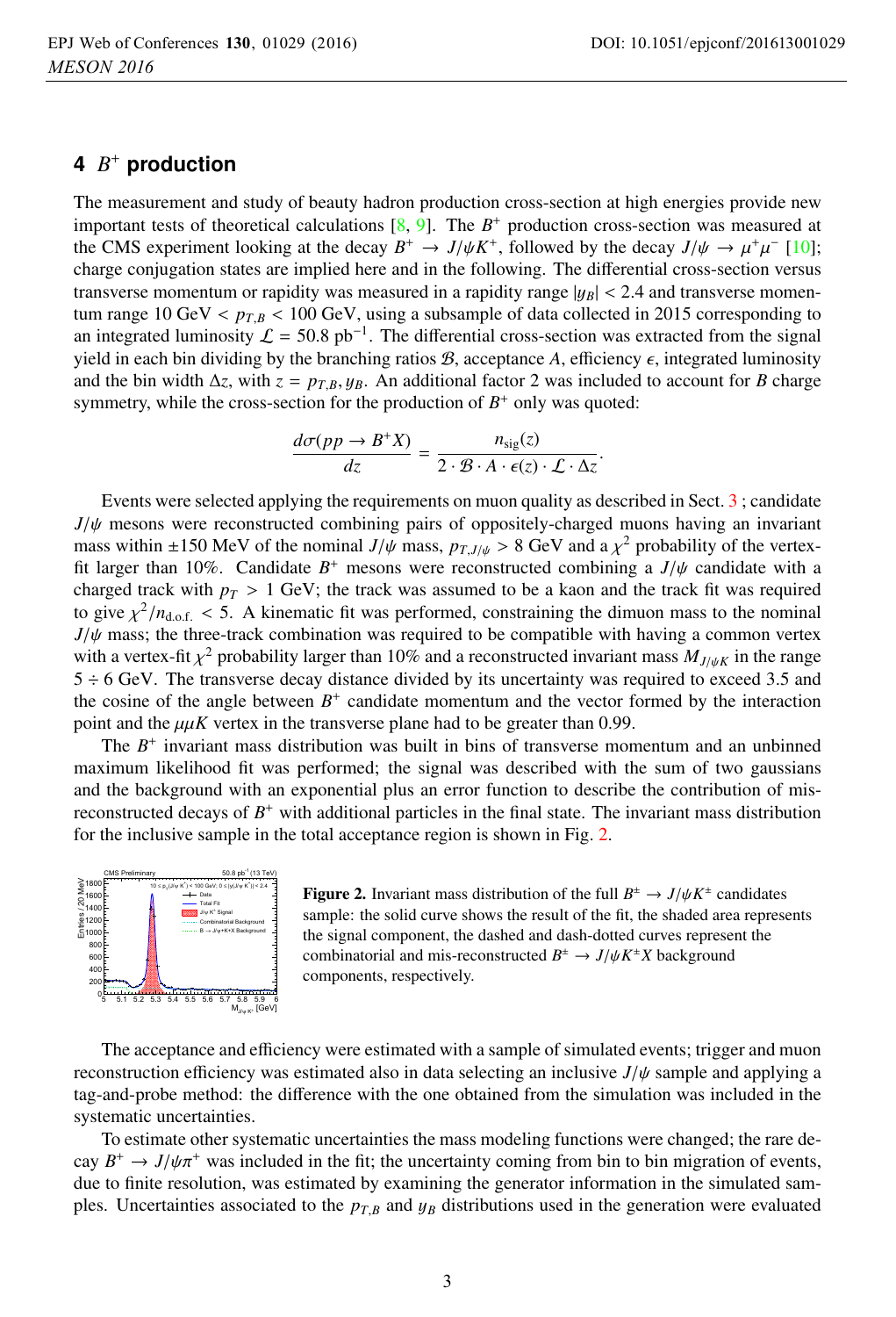with event-by-event weights determined from the differences between the distributions generated by PYTHIA and given by the FONLL calculations. The uncertainty on the  $B<sup>+</sup>$  lifetime was also included, the error on the integrated luminosity is 4.8% and the uncertainty on the branching ratios is 3.1%.

The differential cross-section versus transverse momentum and rapidity  $[10]$  is shown in Fig. 3, together with the results obtained at  $\sqrt{s}$  = 7 TeV [11] and the predictions from FONLL and PYTHIA [8, 12–14].



Figure 3. Differential cross-section versus transverse momentum (left) and rapidity (right), compared with predictions from FONLL (boxes) and PYTHIA (dashed lines). The lower pads display the data over FONLL cross section ratios (dots) and the PYTHIA/FONLL ratios (dashed lines).

#### **5 Quarkonium production**

Quarkonium production can be described in two phases, with a perturbative generation of a quarkantiquark pair in a singlet or octet state followed by the hadronization producing a bound state, described by a long-distance matrix element  $[15-18]$ . Measurements at different energies allow for a test of this factorization; predictions are done performing different perturbative calculations for each different collision energy and using the same matrix element at all energies [19, 20].

Higher energies, with higher cross-sections, allow for a measurement with an extended reach in transverse momentum, up to 120 GeV for rapidity up to 1.2, using the full available data sample collected in 2015 [21]. The product of double-differential cross-section by decay branching ratio was extracted from the signal yield in each bin dividing by acceptance  $A$ , efficiency  $\epsilon$ , integrated luminosity and the bin widths:

$$
\mathcal{B}(Q\bar{Q}\to \mu^+\mu^-)\cdot \frac{d^2\sigma(pp\to Q\bar{Q}X)}{dp_Tdy}=\frac{N_{Q\bar{Q}}(z)}{\mathcal{L}\cdot \Delta p_T\Delta y}\cdot \langle \frac{1}{A(p_T,y)\cdot \epsilon(p_T,y)}\rangle.
$$

The signal yield in each bin was extracted from an unbinned maximum likelihood fit; the signal was described with a Crystal Ball function and the background with an exponential.

Charmonia can be produced in primary proton-proton interactions (prompt) and *b*-hadron decays (non-prompt); the two components were separated performing a simultaneous fit to the invariant mass and the "pseudo-proper decay length" [22], with a function describing the prompt component with a resolution function, the non prompt component with an exponential convoluted with a resolution function, and the background with a gaussian plus an exponential.

In Fig. 4 the fits to the mass and pseudo-proper decay length are shown for  $J/\psi$  in a  $p_T$ , y bin.

Acceptance has been estimated in a generated event sample by looking at the fraction of generated events passing the selection; in the generation an unpolarized production of quarkonia has been assumed. Efficiency has been estimated with the tag-and-probe method.

Uncertainties related to the signal yield estimation have been evaluated by changing the parameters in the Crystal Ball function, leaving the masses free in the fit and changing the functions for the background. Uncertainties on the non-prompt fraction have been estimated by calculating the decay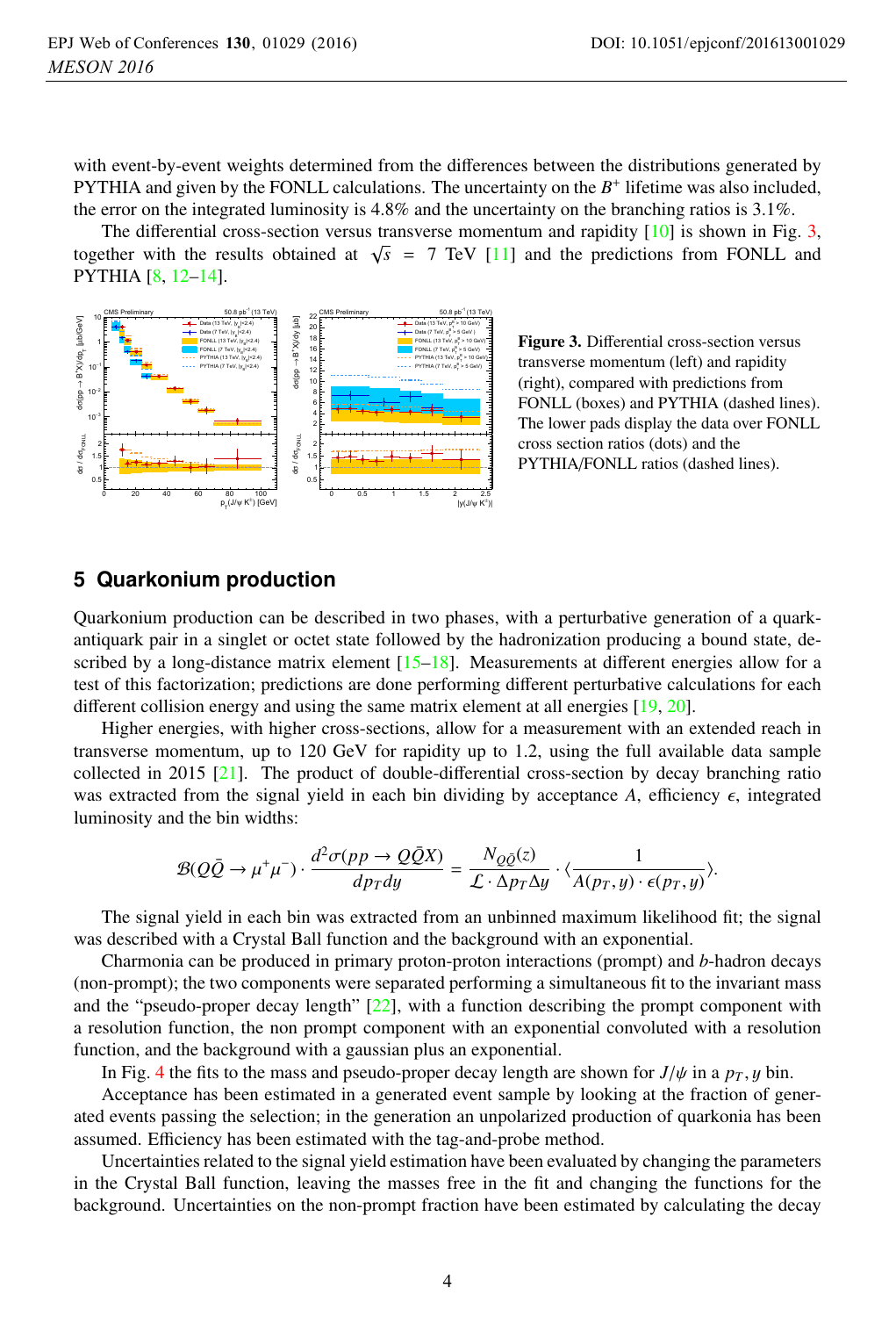

Figure 4.  $J/\psi$  fits: mass (left), pseudo-proper decay length (right).

length from the primary vertex in place of the average collision point, using different functions for the background or changing parameters constraints.

The double-differential cross-sections vs.  $p<sub>T</sub>$  for different y bins are shown in Fig. 5 for  $J/\psi$  and  $\psi(2S)$  and in Fig. 6 for  $\Upsilon(1S)$ ,  $\Upsilon(2S)$  and  $\Upsilon(3S)$ ; the comparisons with the measurements at 7 TeV [23, 24] are shown in Fig. 7.

The non-prompt fractions versus  $p_T$  for  $J/\psi$  and  $\psi(2S)$ , compared with the corresponding measurements at 7 TeV  $[25]$ , are shown in Fig. 8.

### **6 Conclusions**

Differential cross section for *B*<sup>+</sup> production at  $\sqrt{s} = 13$  TeV has been measured for  $p_T$  up to 100 GeV; a reasonable agreement with FONLL calculations and with PYTHIA has been found.

The double differential production cross sections at  $\sqrt{s}$  = 13 TeV for *J*/ $\psi$ ,  $\psi$ (2S),  $\Upsilon$ (*n*S) has been measured. These results shall contribute to consolidate the underlying hypotheses of NRQCD and provide further input to constrain the theory parameters.

The simultaneous production of two  $\Upsilon(1S)$  at  $\sqrt{s} = 8$  TeV has been observed and the total crosssection has been measured.



Figure 5. Double-differential cross-sections vs.  $p_T$ :  $J/\psi$  (left),  $\psi$ (2S) (right).



Figure 6. Double-differential cross-sections vs. *p<sub>T</sub>*: Υ(1S) (left), Υ(2S) (middle), Υ(3S) (right).